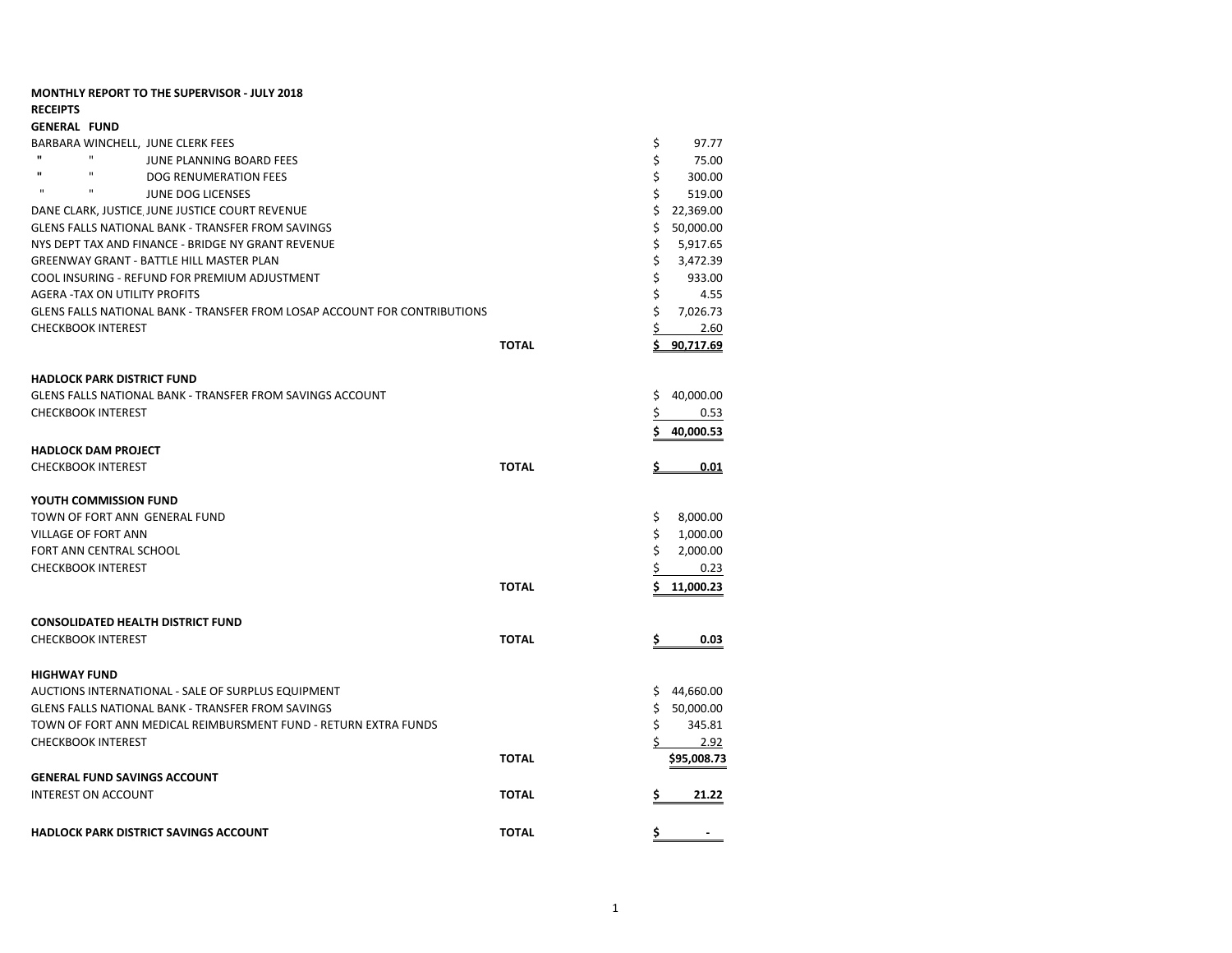| <b>HIGHWAY FUND SAVINGS ACCOUNT</b>                      |                |                 |                                |                                |
|----------------------------------------------------------|----------------|-----------------|--------------------------------|--------------------------------|
| <b>INTEREST ON ACCOUNT</b>                               |                |                 |                                | \$<br>36.94                    |
|                                                          |                |                 | <b>TOTAL</b>                   | 36.94                          |
| <b>LOSAP SAVINGS ACCOUNT</b>                             |                |                 |                                |                                |
| <b>INTEREST ON ACCOUNT</b>                               |                |                 | <b>TOTAL</b>                   | \$<br>0.88                     |
|                                                          |                |                 |                                |                                |
| <b>MEDICAL REIMBURSEMENT ACCOUNT</b>                     |                |                 |                                |                                |
| TOWN OF FORT ANN HIGHWAY FUND - H.I.                     |                |                 |                                | \$<br>2,921.89                 |
| INTEREST ON ACCOUNT                                      |                |                 |                                | \$<br>0.01                     |
|                                                          |                |                 | <b>TOTAL</b>                   | Ś<br>2,921.90                  |
|                                                          |                |                 |                                |                                |
| <b>TRUST &amp; AGENCY FUND</b>                           | <b>HIGHWAY</b> |                 | <b>GENERAL</b>                 | <b>HADLOCK PARK DISTRICT</b>   |
| <b>NYS RETIREMENT</b>                                    | \$<br>740.75   |                 | \$<br>503.79                   | \$                             |
| <b>HEALTH &amp; DENTAL INSURANCE</b>                     | \$11,114.67    |                 | \$<br>1,191.88                 | \$                             |
| <b>STATE TAX</b>                                         | \$1,052.73     |                 | \$<br>506.06                   | \$<br>390.24                   |
| <b>FEDERAL TAX</b>                                       | \$2,290.00     |                 | \$<br>1,317.00                 | \$<br>898.00                   |
| <b>FICA</b>                                              | \$<br>3,923.20 |                 | \$<br>2,575.46                 | \$<br>2,001.98                 |
| DEFFERED COMPENSATION                                    | \$<br>145.68   |                 | \$<br>$\overline{\phantom{a}}$ | \$<br>$\overline{\phantom{a}}$ |
| <b>CHILD SUPPORT</b>                                     | \$<br>1,592.00 |                 | \$<br>$\overline{\phantom{a}}$ | \$                             |
| PAID FAMILY LEAVE                                        | \$<br>33.66    |                 | \$<br>5.54                     | \$                             |
| <b>CREDIT UNION</b>                                      | Ś<br>988.80    |                 | \$<br>692.00                   | \$                             |
| <b>AFLAC</b>                                             | Ś<br>635.28    |                 | Ś<br>239.88                    | \$<br>$\blacksquare$           |
| <b>TOTALS</b>                                            | \$22,516.77    |                 | \$<br>7,031.61                 | Ś<br>3,290.22                  |
|                                                          |                | <b>INTEREST</b> | \$<br>0.25                     | <b>TOTAL</b>                   |
| <b>DISBURSEMENTS</b>                                     |                |                 |                                |                                |
| <b>GENERAL FUND</b>                                      |                |                 |                                | <b>HIGHWAY FUND-O/V</b>        |
| STATE COMPTROLLER - STATE SHARE OF JUSTICE COURT REVENUE |                |                 | \$13,354.00                    | ABSTRACT                       |
| <b>PAYROLL</b>                                           |                |                 | \$<br>17,131.94                | <b>HEALTH INSURANCE</b>        |
| <b>TOWN SHARE FICA</b>                                   |                |                 | \$<br>1,287.73                 | <b>PAYROLL</b>                 |
| <b>TOWN BOARD EXPENSE</b>                                |                |                 | \$<br>30.82                    | <b>TOWN SHARE FICA</b>         |
| <b>JUSTICE COURT EXPENSE</b>                             |                |                 | \$<br>126.48                   |                                |
| <b>CENTRAL COMMUNICATIONS</b>                            |                |                 | \$<br>293.86                   | <b>HIGHWAY FUND-T/W</b>        |
| <b>ASSESSORS EXPENSE</b>                                 |                |                 | \$<br>2,859.70                 | ABSTRACT                       |
| <b>TOWN CLERKS EXPENSE</b>                               |                |                 | \$<br>146.27                   |                                |
| <b>GLENS FALLS NATIONAL BANK - LOSAP CONTRIBUTIONS</b>   |                |                 | \$<br>7,026.73                 |                                |
| <b>ATTORNEY EXPENSE</b>                                  |                |                 | \$<br>4,010.00                 |                                |
| HIGHWAY SUPERINTENDENT EXPENSE                           |                |                 | Ś<br>409.41                    | <b>TOTAL HIGHWAY</b>           |

AMBULANCE CONTRACT PAYMENT

LOSAP ADMINISTRATION FEE

**CANAL PERMIT** SUPERVISORS EXPENSE

**BUILDINGS EXPENSE** 

 $\overline{2}$ 

 $$34,650.50$ 

 $$1,742.00$ 

 $$1,027.20$ 

75.00  $$1,175.66$ 

 $\ddot{\varsigma}$ 

YOUTH COMMI

23.96

 $\sim$ 

61.61

170.00

512.64

 $\omega$ 

 $\sim$ 

 $\pm$ 

 $\mathbb{Z}^+$ 

 $\sim$ 

768.21  $$33,607.06$ 

 $$9,697.95$  $$13,222.27$  $$26,845.56$  $$1,961.60$  $$ 51,727.38$ 

 $$6,518.00$  $$6,518.00$ 

 $$58,245.38$ 

\$

 $\boldsymbol{\zeta}$ 

\$

\$

 $\boldsymbol{\mathsf{S}}$ 

\$

 $\zeta$ 

\$

\$

\$

\$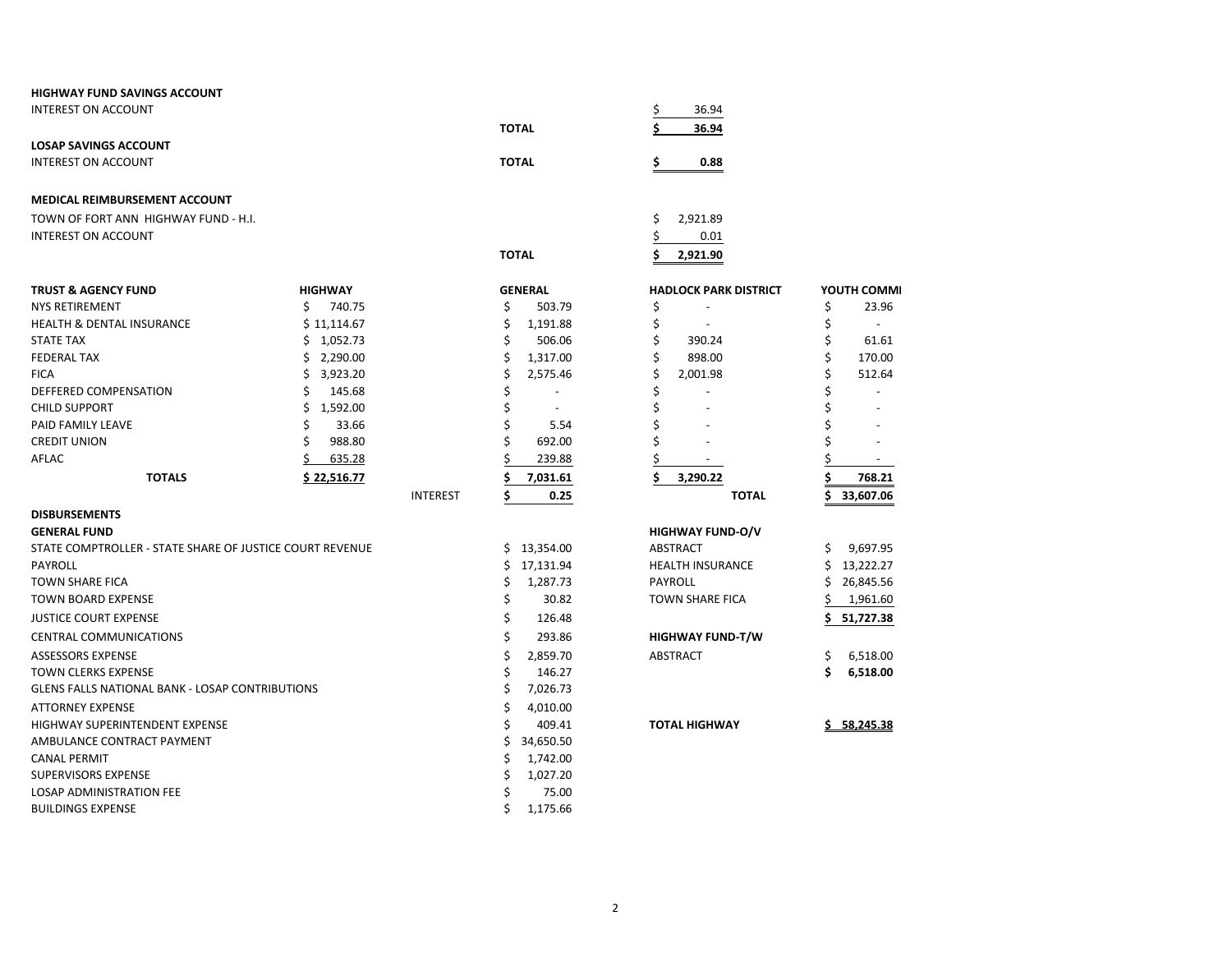| <b>CENTRAL MAILINGS</b>                                         |              | \$<br>285.45         | <b>TRUST &amp; AGENCY FUND</b> |                 |
|-----------------------------------------------------------------|--------------|----------------------|--------------------------------|-----------------|
| <b>ENGINEER</b>                                                 |              | \$<br>1,703.95       | <b>FICA</b>                    | 9,013.28<br>\$  |
| SAFETY INSPECTION EXPENSE                                       |              | Ś<br>54.17           | <b>STATE TAX</b>               | 1,910.64<br>\$  |
| FIRE COMPANY - FUEL                                             |              | \$<br>416.69         | <b>FEDERAL TAX</b>             | 4,675.00        |
| TRAFFIC CONTROL EXPENSE                                         |              | \$<br>150.00         | <b>HEALTH INSURANCE</b>        | 12,266.95       |
| <b>STREET LIGHTS</b>                                            |              | \$<br>170.44         | <b>CREDIT UNION</b>            | 1,580.80<br>S   |
| JOINT YOUTH PROGRAM                                             |              | 8,000.00             | <b>CHILD SUPPORT</b>           | 1,592.00        |
| PLANNING BOARD EXPENSE                                          |              | 885.14               | AFLAC                          | 860.28          |
| <b>HEALTH INSURANCE</b>                                         |              | 1,183.18             | RETIREMENT                     | 1,268.50<br>\$  |
|                                                                 | <b>TOTAL</b> | 98,196.32            | DEFFERRED COMP.                | 145.68          |
| <b>HADLOCK PARK DISTRICT</b>                                    |              |                      | <b>TOTAL</b>                   | \$<br>33,313.13 |
| ABSTRACT                                                        |              | 5,025.29<br>\$       |                                |                 |
| PAYROLL                                                         |              | \$13,084.81          |                                |                 |
| TOWN SHARE - FICA                                               |              | 1,000.99             |                                |                 |
|                                                                 | <b>TOTAL</b> | 19,111.09            |                                |                 |
| <b>HADLOCK DAM PROJECT</b>                                      | <b>TOTAL</b> | Ş.<br>$\blacksquare$ |                                |                 |
| YOUTH COMMISSION FUND                                           |              |                      |                                |                 |
| PAYROLL                                                         |              | 3,350.72<br>\$       |                                |                 |
| TOWN SHARE - FICA                                               |              | 256.32<br>S          |                                |                 |
|                                                                 | <b>TOTAL</b> | Ś<br>3,607.04        |                                |                 |
| <b>CONSOLIDATED HEALTH</b>                                      |              |                      |                                |                 |
| PAYROLL                                                         |              | \$<br>600.00         |                                |                 |
| TOWN SHARE - FICA                                               |              | 45.90                |                                |                 |
|                                                                 | <b>TOTAL</b> | 645.90               |                                |                 |
|                                                                 |              |                      |                                |                 |
| <b>GENERAL FUND SAVINGS ACCOUNT</b>                             |              |                      |                                |                 |
| GLENS FALLS NATIONAL BANK - TRANSFER TO CHECKING                | <b>TOTAL</b> | 50,000.00<br>\$.     |                                |                 |
| <b>HADLOCK PARK DISTRICT SAVINGS ACCOUNT</b>                    |              |                      |                                |                 |
| GLENS FALLS NATIONAL BANK - TRANSFER TO CHECKING ACCOUNT        | <b>TOTAL</b> | 40,000.00            |                                |                 |
| <b>HIGHWAY FUND SAVINGS ACCOUNT</b>                             |              |                      |                                |                 |
| <b>GLENS FALLS NATIONAL BANK - TRANSFER TO CHECKING ACCOUNT</b> | <b>TOTAL</b> | 50,000.00<br>\$      |                                |                 |
| <b>LOSAP SAVINGS ACCOUNT</b>                                    |              |                      |                                |                 |
| TOWN OF FORT ANN GENERAL FUND - LOSAP CONTRIBUTIONS             | <b>TOTAL</b> | 7,026.73<br>Ś        |                                |                 |
| <b>MEDICAL REIMBURSEMENT ACCOUNT</b>                            |              |                      |                                |                 |
|                                                                 |              | 345.81<br>\$         |                                |                 |
| AC TRANSFER TO MVP SELECT                                       |              | 2,576.08             |                                |                 |
|                                                                 | <b>TOTAL</b> |                      |                                |                 |
| TRANSFER OF EXCESS DEPOSITS TO HIGHWAY FUND                     |              | \$<br>2,921.89       |                                |                 |

## **TRUST & AGENCY FUND**

|       |    |           | <b>TOTAL</b>            | 33,313.13       |
|-------|----|-----------|-------------------------|-----------------|
| ΤΟΤΑL |    | 98,196.32 | DEFFERRED COMP.         | \$<br>145.68    |
|       | Ś  | 1,183.18  | <b>RETIREMENT</b>       | \$<br>1,268.50  |
|       | \$ | 885.14    | AFLAC                   | \$<br>860.28    |
|       | \$ | 8,000.00  | <b>CHILD SUPPORT</b>    | \$<br>1,592.00  |
|       | \$ | 170.44    | <b>CREDIT UNION</b>     | \$<br>1,580.80  |
|       | \$ | 150.00    | <b>HEALTH INSURANCE</b> | \$<br>12,266.95 |
|       | \$ | 416.69    | <b>FEDERAL TAX</b>      | \$<br>4,675.00  |
|       | \$ | 54.17     | <b>STATE TAX</b>        | \$<br>1,910.64  |
|       | \$ | 1,703.95  | <b>FICA</b>             | \$<br>9,013.28  |